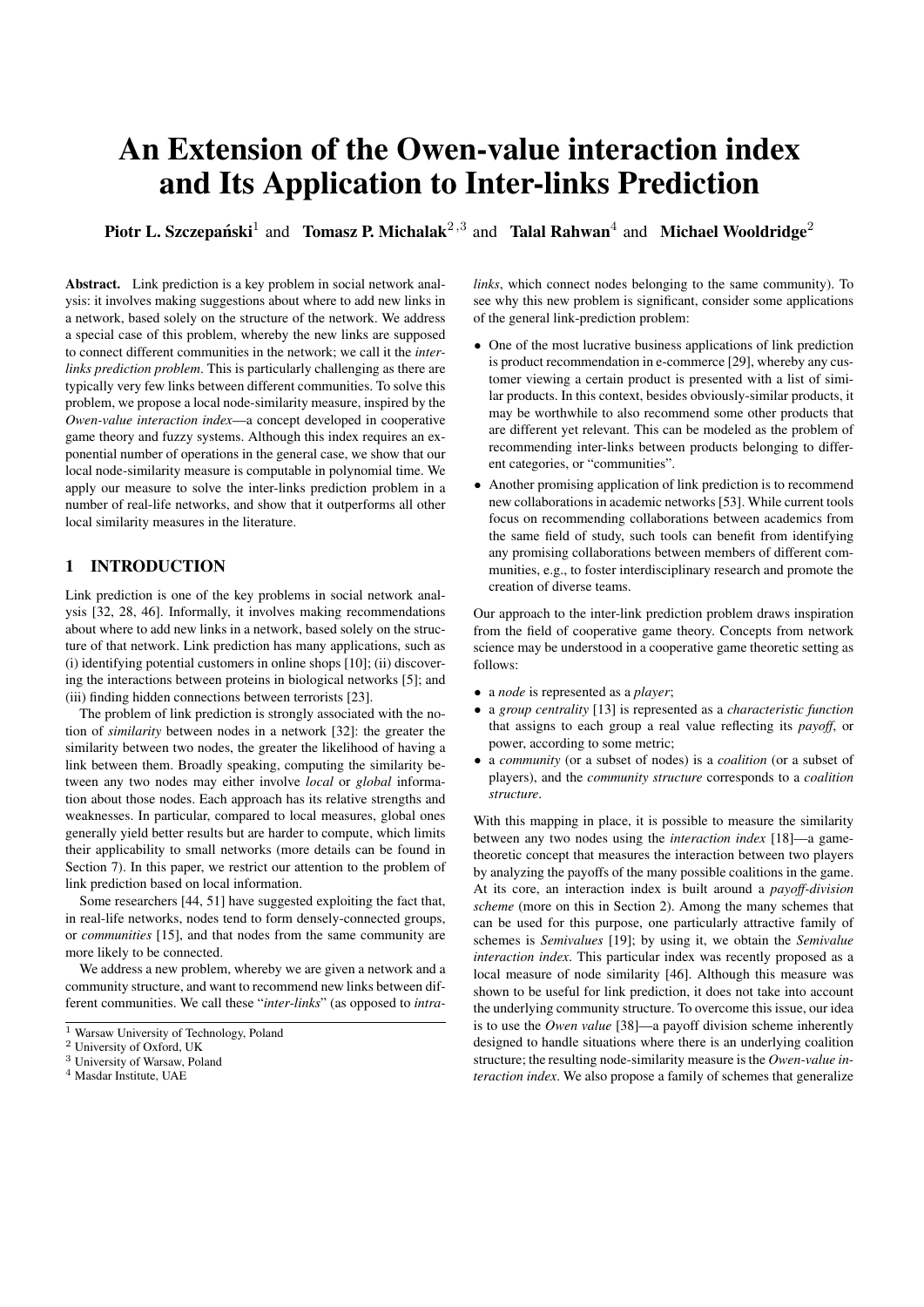the Owen value, namely *Coalitional Semivalues* [48]; the resulting node-similarity measure is the *Coalitional-Semivalue interaction index*. To the best of our knowledge, we are the first to study this latter interaction index.

In summary, the contribution of this paper is as follows:

- We formulate the problem of inter-link prediction in networks with a community structure;
- We introduce an extension of Owen-value interaction index called the Coalitional-Semivalue interaction index, and use it to define the new local similarity measure on networks;
- We propose polynomial time algorithms to efficiently compute the Owen-value and Coalitional-Semivalue interaction index on networks;
- We empirically evaluate our measure by applying it to solve the inter-links prediction problem for a number of real-life networks, and show that it outperforms other local node-similarity measures.

The remainder of this paper is organized as follows. In Section 2, we introduce some basic notations and concepts from graph theory and cooperative games theory. We formally define the new nodesimilarity measure in Section 5, and analyze its computational complexity in Section 4. An efficient algorithm is then presented in Section 5. The experimental results are presented in Section 6. A brief discussion of related bodies of literature is presented in Section 7, before concluding the paper.

## 2 PRELIMINARIES

In this section we introduce the key definitions and notation used throughout the paper.

Network notation: A graph (or a network) is denoted by  $G(V, E)$ , where  $V = \{v_1, \ldots, v_{|V|}\}\$ is the set of nodes and E is the set of edges. We will sometimes write G instead of  $G(V, E)$  for brevity. In this paper we consider only undirected and unweighted graphs. We will often use  $v$  and  $u$  to denote two arbitrary nodes. For any two nodes,  $v, u \in V$ , the distance (i.e., the length of the shortest path) between them will be denoted by  $d(v, u)$ . A *community* in a network is a subset of nodes, whereas a *community structure* is an exhaustive and disjoint set of communities.

A *centrality index* (or simply a *centrality*) measures the importance of individual nodes. One of the fundamental centrality indices is *degree centrality* [14, 13, 36], which simply measures the importance of a node,  $v$ , based solely on the degree of  $v$ —the number of nodes within 1 step from  $v$ . This can be generalized to k steps, resulting in what is know as k*-steps degree centrality*. The notion of centrality can also be generalized to groups of nodes, resulting in what is known as *group centrality* [13]. One such group centrality that we will focus on in this paper is k*-steps group degree centrality*.

**Definition 1** *Given a network G, an integer*  $k \in \{1, \ldots, |V|\}$ *, and a community*  $S \subseteq V$ *, the k-steps group degree centrality of* S *is:* 

$$
\left| \left\{ v \in V : \min_{u \in S} d(u, v) \le k \right\} \setminus S \right| \tag{1}
$$

Some authors [35, 46] interpret the above formula as a *sphere of influence* of the community  $S$  in the network. From this perspective, the parameter k can be interpreted as the "diameter" of this sphere.

Coalitional games: A *coalitional game in characteristic function* form (also called a *cooperative game*) is comprised of a set of players  $N = \{1, 2, ..., |N|\}$  and a *characteristic function*  $\nu : 2^N \to \mathbb{R}$ 

which evaluates each *coalition*  $C \subseteq N$  of players, under the assumption that  $\nu(\emptyset) = 0$ . We often refer to  $\nu(C)$  as the *value*, or *payoff*, of C.

Semivalues: This is a family of payoff-division schemes, or *solution concepts*, designed to specify how the payoff of any given coalition should be divided among its members [11]. It is centered around the notion of *marginal contribution*; for every player,  $i \in N$ , and every coalition,  $C \subseteq N$ , the marginal contribution of i to C is:

$$
\text{MC}(C, i) = \nu(C \cup \{i\}) - \nu(C).
$$

Now, let  $\beta : \{0, \ldots, |N| - 1\} \rightarrow [0, 1]$  be a discrete probability distribution, where  $\beta(k)$  is the probability that a coalition of size k is drawn from the set of all possible coalitions whose size is no more than  $|N| - 1$ . Then, a Semivalue is defined as follows:

Definition 2 *Given a game,* (N, ν)*, and a discrete probability distribution,*  $\beta : \{0, ..., |N| - 1\} \to [0, 1], \sum_{0 \leq k < |N|} \beta(k) = 1$ *, the Semivalue of a player,*  $i \in N$ *, is:* 

$$
SEMI_i(N,\nu) = \sum_{0 \le k < |N|} \beta(k) \mathbb{E}[\mathrm{MC}(X^k, i)],\tag{2}
$$

where  $X^k$  is a coalition of size k drawn uniformly from  $\{C: C \subseteq$  $N \setminus \{i\} \wedge |C| = k$ , and  $\mathbb{E}[\cdot]$  *is the expected-value operator.* 

The first Semivalue to appear in the literature was the *Shapley value* [43], which is now recognized as a fundamental concept in cooperative game theory due to its many desirable properties, see, e.g., [7]. Another prominent Semivalue is the *Banzhaf power index* [3], which has also been studied extensively. Those two Semivalues are defined by the following  $\beta$ -functions:

$$
\beta^{Shapley}(i) = \frac{1}{|N|} \quad \text{and} \quad \beta^{Banzhaf}(i) = \frac{\binom{|N|-1}{i}}{2^{|N|-1}}.
$$

Interaction index: One possible way to interpret the *synergy* (or added value) that results from the interaction between players  $i$  and j is as follows:  $S(i, j) = \nu({i, j}) - \nu({i}) - \nu({j}).$  One can also measure such synergy with respect to any particular coalition,  $C \subseteq N$ , as follows:

$$
S(C, i, j) = MC(C, \{i, j\}) - MC(C, i) - MC(C, j),
$$

where  $MC(C, \{i, j\}) = \nu(C \cup \{i, j\}) - \nu(C)$ . The *interaction index* of i and j, denoted by  $I_{i,j}(N, \nu)$ , is a weighted average of such synergy, taken over all coalitions in the game. The absolute value of  $I_{i,j}(N, \nu)$  indicates the intensity of the interaction between the two players; greater values indicate greater intensity. In contrast, the sign of  $I_{i,j}(N, \nu)$  reflects the nature of the influence that i and j have on one another:  $I_{i,j}(N,\nu) < 0$  means they influence each other negatively;  $I_{i,j}(N, \nu) > 0$  means they influence each other positively;  $I_{i,j}(N,\nu) = 0$  means they either do not influence each other, or their influences cancel out.

By combining a Semivalue with the interaction index, we obtain a *Semivalue interaction index*, defined as follows:

Definition 3 *Given a game,* (N, ν)*, and a discrete probability distribution,*  $\beta : \{0, ..., |N| - 1\} \to [0, 1], \sum_{0 \leq k < |N|} \beta(k) = 1$ , the *Semivalue interaction index of a pair of players,*  $i, j \in N$ , is:

$$
I_{i,j}^{SEMI}(N,\nu) = \sum_{0 \le k \le |N|-2} \beta(k) \mathbb{E}[S(X^k, i, j)],\tag{3}
$$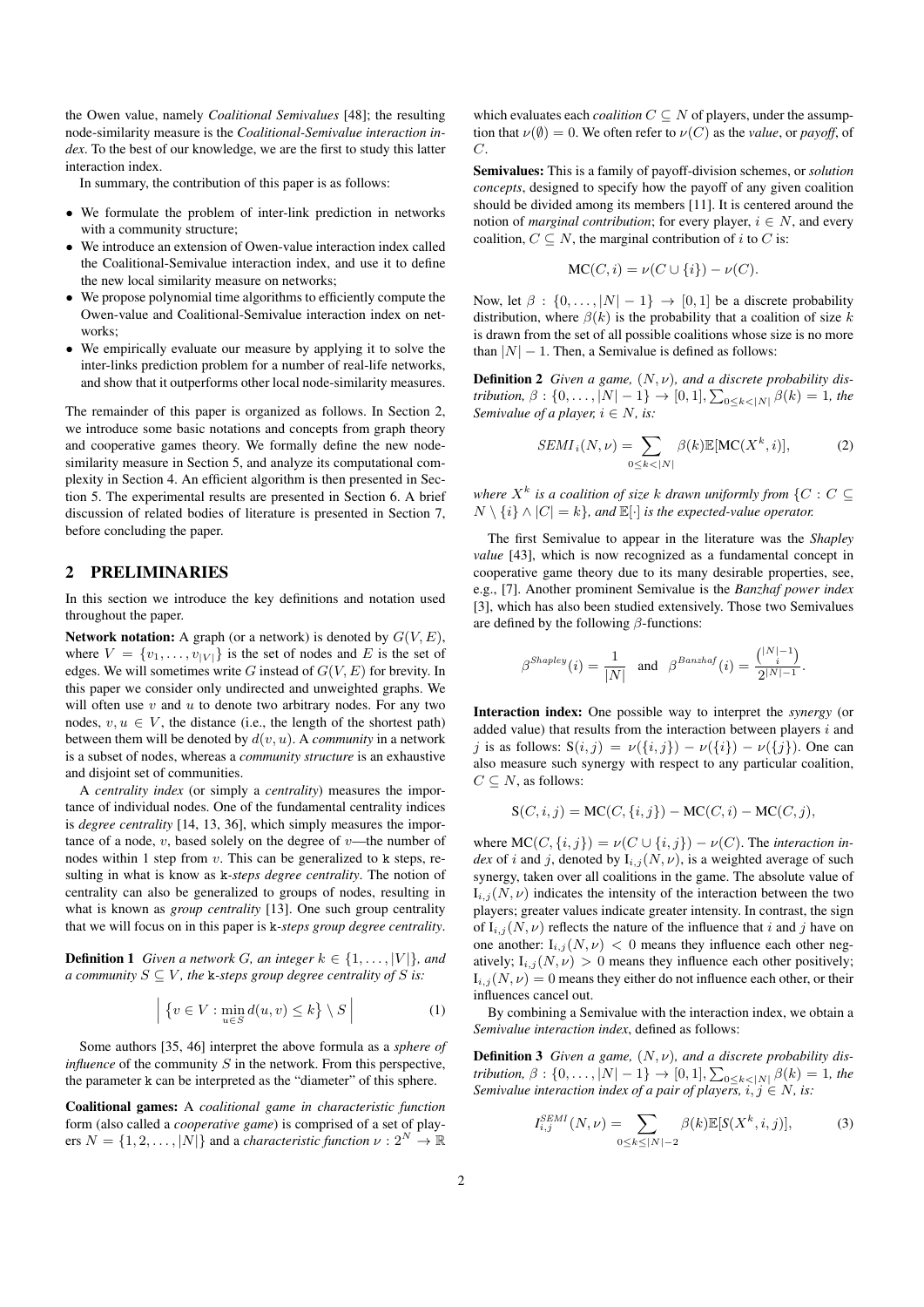where  $X^k$  is a coalition drawn uniformly at random from:  $\{C: C \subseteq$  $N \setminus \{i, j\} \wedge |C| = k$ , and  $\mathbb{E}[\cdot]$  *is the expected-value operator.* 

The three Semivalue interaction indices that are widely studied in literature are presented in Table 1.

| interaction index name                   |                                     |
|------------------------------------------|-------------------------------------|
| Shapley-value interaction index [38, 17] | $ V -1$                             |
| Banzhaf-index interaction index [42]     | $\binom{ V -2}{l}$                  |
| Chaining interaction index [34]          | $2(l+1)$<br>$\overline{(n-1)(n-2)}$ |

Table 1. Values of β for the three main Semivalue interaction indices.

In addition to cooperative game theory, the interaction index has also been studied in various other fields, such as fuzzy systems, aggregation function theory, multi-criteria decision making, statistics and data analysis [33].

Cooperative games with coalition structure: A cooperative game can be viewed and analyzed from the *ex ante* perspective, where the agents have not yet decided on which coalitions to form. Conversely, the game may be analyzed from the *a priori* perspective, where the agents have already formed a specific coalition structure,  $CS = \{C_1, \ldots, C_m\}$ . From this perspective, a *cooperative game with a coalition structure* is a tuple,  $(N, CS, \nu)$ . Arguably, the most established extension of the Shapley value to such games is the *Owen value* [39]. Before explaining how it works, we need to first introduce the notion of a *quotient game*. In particular, given a cooperative game with a coalition structure,  $(N, CS, \nu)$ , the corresponding quotient game,  $(CS, \nu^Q)$ , is a game whose set of players is CS (i.e., every coalition in CS is considered to be a single player), and whose characteristic function is defined as follows:

$$
\nu^{Q}(R) = \nu\bigg(\bigcup_{r \in R} C_r\bigg) \text{ for all } R \subseteq M,
$$

where  $M = \{1, \ldots, m\}$  is the set of coalition numbers. For every  $R \subseteq M$ , we will use  $Q_R$  to denote  $\bigcup_{r \in R} C_r$ . For example, if  $CS = \{C_1, C_2, C_3\} : C_1 = \{1, 2\}, C_2 = \{3, 4\}, C_3 = \{5\}$ , then  $Q_{\{1,3\}} = \{1,2,5\}$ , and  $\nu^Q(\{1,3\}) = \nu(\{1,2,5\})$ .

Having presented the quotient game, we are now ready to define the Owen value as follows:

Definition 4 *Given a cooperative game with a coalition structure,*  $(N, CS, \nu)$ *, the Owen value of a player*  $i \in C_x \in CS$  *is:* 

$$
OV_i(N, CS, \nu) = \sum_{R \subseteq M \setminus \{x\}} \frac{1}{|M| {|\nu|-1 \choose |R|}}
$$

$$
\sum_{C \subseteq C_x \setminus \{i\}} \frac{1}{|C_x| {|\nu|-1 \choose |C|}} MC(Q_R \cup C, i). \quad (4)
$$

One generalization of the Owen value that was recently introduced in the literature is *Coalitional Semivalues* [48], defined as follows:

Definition 5 *Given a game,* (N, CS, ν)*, and a discrete probability* distribution,  $\beta: \{0, \ldots, |M|-1\} \to [0,1], \sum_{0 \leq k < |M|} \beta(k) = 1$ ,

*the Coalitional Semivalue of a player*  $i \in C_x \in CS$  *is:* 

$$
CSEMI_i(N, CS, \nu) = \sum_{0 \le k \le |M \setminus \{x\}|} \beta(k)
$$

$$
\sum_{0 \le l < |C_x|} \alpha(l) \mathbb{E}[\text{MC}(Q_{T^k} \cup X^l, i)], \quad (5)
$$

*where*  $T^k$  *is a subset drawn from*  $\{R : R \subseteq M \setminus \{x\} \wedge |R| = k\}$ uniformly at random;  $X^l$  is a subset of size l drawn from  $\{C: C \subseteq$  $C_x \setminus \{i\} \wedge |C| = l$ } *uniformly at random;*  $\mathbb{E}[\cdot]$  *is the expected-value operator; and*  $\alpha$  : {0, ..., | $C_x$ | -1}  $\rightarrow$  [0, 1],  $\sum_{l=0}^{C_x-1} \alpha(l) = 1$ .

As shown in Table 2, by adopting the appropriate probability distributions, we obtain the Owen value [39] or any of its modifications proposed in the literature to date, namely: *Owen-Banzhaf value* [40], *symmetric coalitional Banzhaf value* [2], and *symmetric coalitional p-binomial Semivalues* [6].

| <b>Solution name</b>                              | $\beta(k)$                            | $\alpha(l)$                        |
|---------------------------------------------------|---------------------------------------|------------------------------------|
| Owen value [39]                                   | $\overline{ M -1}$                    | $ C_x\overline{-1}$                |
| Owen-Banzhaf value [40]                           | $\frac{\binom{ M -1}{k}}{2^{ M -1}}$  | $\binom{ C_x -1}{l}$<br>$2 C_x -1$ |
| symmetric coalitional<br>Banzhaf value [2]        | $\frac{\binom{ M -1}{k}}{2^{ M -1}}$  | $ C_r $                            |
| symmetric coalitional<br>p-binomial Semivalue [6] | $p^{k}(1-p)^{ M -1-k}$<br>$p\in[0,1]$ |                                    |

**Table 2.** Values of  $\alpha$  and  $\beta$  for the Owen value and its various extensions.

Interaction index on games with coalition structure: Finally we are ready to define the *Owen-value interaction index* for cooperative games with a coalition structure. Here, our definition is for the interaction between nodes belonging to different coalitions [54].

Definition 6 *Given a cooperative game with a coalition structure,*  $(N, CS, \nu)$ *, and two players,*  $i \in C_x \in CS$  *and*  $j \in C_y \in CS$  *such that*  $C_x \neq C_y$ *, the Owen-value interaction index between i and j is:* 

$$
I_{i,j}^{OV}(N, CS, \nu) = \sum_{R \subseteq M \setminus \{x,y\}} \frac{1}{(|M|-1) {|\mathcal{M}|-2 \choose |R|}}
$$

$$
\sum_{C \subseteq (C_x \cup C_y) \setminus \{i,j\}} \frac{S(Q_R \cup C, i, j)}{(|C_x| + |C_y| - 1) {|\mathcal{C}_x| + |\mathcal{C}_y| - 2 \choose |C|}}
$$
(6)

## 3 A NEW INTERACTION INDEX FOR **NETWORKS**

Inspired by the inter-links prediction problem, we construct a new node-similarity measure using three building blocks. The first block is the *interaction index* (to analyze pairs of nodes), the second block is the *Coalitional Semivalue* (to analyze nodes given a community structure), and the third block is the k*-steps group degree centrality* (to quantify the importance of subsets of nodes). To put the three pieces together, our first step is to introduce the following game.

Definition 7 *A cooperative game with a coalition structure (played) on a graph is a tuple,*  $(G, CS, \nu_G)$ *, where* G *is a graph,* CS *is a*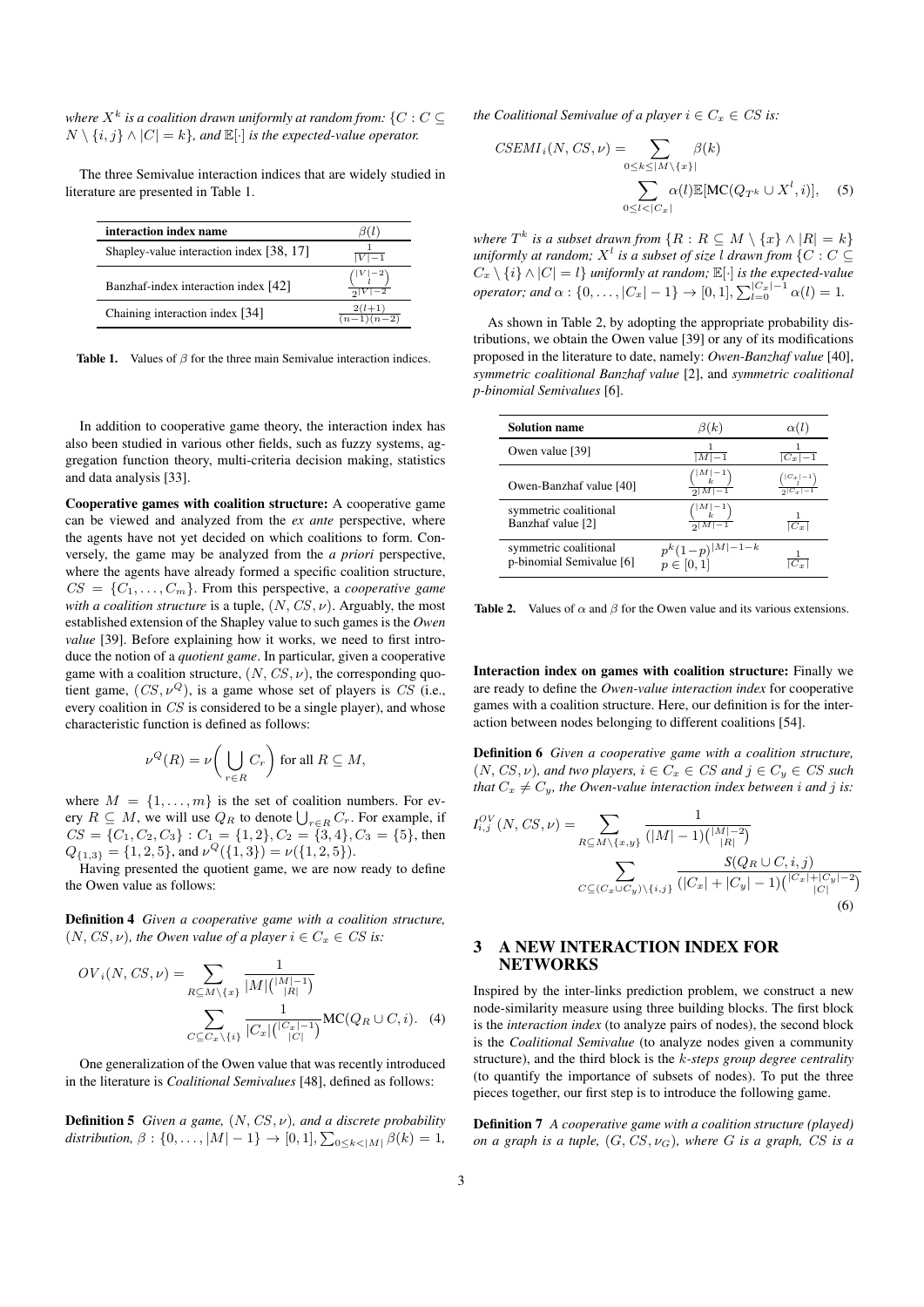*community structure, and*  $\nu_G : 2^{|V|} \to \mathbb{R}$  *is a characteristic function defined over the graph* G*.*

We use one such game, where the characteristic function is the k*steps group degree centrality*, defined for all  $k \in \{1, \ldots, |V|\}$  and all  $S \subseteq V$  as follows:

$$
\nu_D^k(S) = \Big| \{ v \in V : \min_{u \in S} d(u, v) \le k \} \setminus S \Big|.
$$

The second step is to combine the Coalitional Semivalue with the interaction index, as shown below:

Definition 8 *Given a cooperative game with a coalition structure,*  $(N, CS, \nu)$ , a discrete probability distribution,  $\beta : \{0, \ldots, |N| - \ell\}$  $2\} \rightarrow [0,1], \sum_{0 \leq k \leq |N|-2} \beta(k) = 1$ , and two players,  $i \in C_x \in$ CS and  $j \in C_y \in CS$  such that  $C_x \neq C_y$ , the Coalitional-*Semivalue interaction index between* i *and* j *is:*

$$
I_{i,j}^{CSEMI}(N, CS, \nu) = \sum_{0 \le k \le |M \setminus \{C_x, C_y\}|} \beta(k)
$$

$$
\sum_{0 \le l \le |C_x \cup C_y \setminus \{i,j\}|} \alpha(l) \mathbb{E}[S(Q_{T^k} \cup X^l, i, j)], \quad (7)
$$

where  $T^k$  is a subset of size  $k$  drawn from  $\{R: R \subseteq M \setminus \{x, y\} \wedge p\}$  $|R| = k$ } *uniformly at random;*  $X<sup>l</sup>$  *is a subset of size l drawn from*  ${C : C \subseteq C_x \cup C_y \setminus \{i, j\} \land |C| = l}$  *uniformly at random;*  $\mathbb{E}[\cdot]$ *is the expected-value operator;*  $\alpha$  :  $\{0, \ldots, |C_x \cup C_y \setminus \{i, j\}|\} \rightarrow$  $[0, 1], \sum_{l=0}^{|C_x \cup C_y \setminus \{i, j\}|} \alpha(l) = 1.$ 

This is a natural extension of Owen-value interaction index that is in line with the definition of Coalitional Semivalues. For instance, by setting  $\beta(k) = \frac{1}{|M|-1}$  and  $\alpha(l) = \frac{1}{|C_x|-1}$ , we obtain the Owenvalue interaction index.

Now, we are ready to introduce our new node-similarity measure:

Definition 9 *The Coalitional-Semivalue similarity measure between*  $v \in C_x$  and  $u \in C_y$  in graph  $G(V, E)$  with community structure CS *is defined as:*

$$
I_{u,v}^{CSEMI}(V, CS, \nu_D^k).
$$

Many standard measures evaluate the similarity between two nodes by quantifying the intersection of their spheres of influence. In contrast, the main advantage of our measure is that the intersection is evaluated in the context of the exponential number of subsets of communities and nodes in the network, which may allows us to compute similarity more accurately. One potential drawback of our approach is its potentially-high computational complexity, due to the exponential number of subsets. However, in the following section we develop the closed-form formula for the k-steps Coalitional-Semivalue similarity measure which allows us to compute it in polynomial time.

## 4 COMPUTATIONAL ANALYSIS

In this section, we circumvent the main potential obstacle that may hamper the application of the Coalitional-Semivalue interaction index—the computational complexity. In more detail, Equation (7) requires iterating over an exponential number of subsets of  $V$ . However, building upon a combinatorial and probabilistic analysis, we will develop two polynomial algorithms: one for the Coalitional-Semivalues interaction index, which runs in  $O(|V|^3)$  time, and the other is for a special case of this index, namely the Owen-value interaction index, which runs in just  $O(|V|)$  time.

To this end, let CSDEGREEII denote the problem of calculating  $I_{u,v}^{CSEMI}(V, CS, \nu_D^k)$ , where CS is a community structure,  $\nu_D^k$  is the k-steps degree centrality, and  $u, v \in V$ . The main theoretical result in this paper is as follows:

#### Theorem 1 CSDEGREEII *is in* P*.*

We note that the above theorem fills a gap in the literature, as highlighted in Table 7 (see Section 7). Before presenting the proof, we first need some additional notation. For every node  $v \in V$ , let  $N_k(v)$ denote the set of "neighbors" reachable from  $v$  with at most k steps, and let  $deg_k(v)$  denote the number of such nodes. More formally, we have:  $N_k(v) = \{u \in V : d(v, u) \leq k \land v \neq u\}$  and  $deg_k(v) =$  $|N_k(v)|$ . We extend this notation to sets of nodes. That is,  $N_k(C)$  =  $\bigcup_{v \in C} N_k(v) \setminus C$  and  $deg_k(C) = |N_k(C)|$ . Moreover, for any given node,  $v \in C_x \in CS$ , we denote the set of adjacent communities as  $N_k^{CS}(v) = \{C_y \in CS \setminus C_x : C_y \cap N_k(v) \neq \emptyset\}$ , the intercommunity degree as  $deg_k^{CS}(v) = |N_k^{CS}(v)|$ , the set of neighbors within some community  $C_y \in CS$  as  $N_k^y(v) = N_k(v) \cap C_y$ , and the corresponding intra-community degree as  $deg_k^y(v) = |N_k^y(v)|$ . These can be extended to two communities as follows:  $N_k^{y,z}(v) =$  $N_k(v) \cap (C_y \cup C_z)$  and  $deg_k^{y,z}(v) = |N_k^{y,z}(v)|$ .

In our proof we follow the line of our earlier work [46], where we developed an algorithm to computed the Shapley value-based interaction index was proposed. In this work, we will extend the proof from [46] to take into consideration both the community structure the Owen value-based interaction index, which is much more complex than its Shapley value-based counterpart.

**Proof:** First of all, let us focus on Equation (7). More specifically, for each pair of nodes  $v, u \in V$  such that:  $v \in C_i \in CS$  and  $u \in$  $C_j \in CS$  and  $C_i \neq C_j$ , we will show how to compute  $\mathbb{E}[S(Q_{T^k} \cup$  $[X^l, u, v]$  —the expected value of their synergy with respect to the random set  $Q_{T^k} \cup X^l$ . Recall that  $T^k$  is drawn uniformly from the set  $\{R : R \subseteq M \setminus \{i, j\} \wedge |R| = k\}$ , and  $X<sup>l</sup>$  is drawn uniformly from the set  $\{C : C \subseteq C_i \cup C_j \setminus \{u, v\} \land |C| = l\}$ . Also recall that  $Q_R$  denotes  $\bigcup_{r \in R} C_r$ . Now if we denote  $R^{k,l} = Q_{T^k} \cup X^l$ , then:

$$
\mathbb{E}[S(R^{k,l}, u, v)] = \mathbb{E}[MC(R^{k,l}, u, v)] - \mathbb{E}[MC(R^{k,l}, u)] - \mathbb{E}[MC(R^{k,l}, v)]
$$
  
\n
$$
= \mathbb{E}[MC(R^{k,l}, u)] + \mathbb{E}[MC(R^{k,l}, v)] - \mathbb{E}[MC(R^{k,l}, u \cap v)]
$$
  
\n
$$
- \mathbb{E}[MC(R^{k,l}, u) - \mathbb{E}[MC(R^{k,l}, v)]]
$$
  
\n
$$
= - \mathbb{E}[MC(R^{k,l}, u \cap v)],
$$

where  $MC(R^{k,l}, u \cap v)$  is what we call the "*common*" contribution of two nodes  $v$  and  $u$ , which is illustrated in Figure 1, and defined as follows:<sup>5</sup>

$$
\mathbb{E}[\mathrm{MC}(R^{k,l}u \cap v) = \mathbb{E}[\mathrm{MC}(R^{k,l}u)] + \mathbb{E}[\mathrm{MC}(R^{k,l}v)]
$$
  
-
$$
\mathbb{E}[\mathrm{MC}(R^{k,l} \cup \{u\}, v)] - \mathbb{E}[\mathrm{MC}(R^{k,l} \cup \{v\}, u)].
$$

Now given the function  $\nu_D^k$ , the pair of nodes  $v, u \in V$  can make a *positive* common contribution to the set of nodes  $R^{k,l}$  only through some node from the intersection of their neighborhoods, i.e., some node  $n \in N_k(v) \cap N_k(u)$ . Intuitively, this happens when such a node *n* is not under the influence of the set  $R^{k,l}$  but is under the influence of  $R^{k,l} \cup \{u, v\}.$ 

 $\overline{5}$  Here, we do not mean to take the intersection of nodes u and v, as this would be incorrect. Instead, for notation convenience, we write  $u \cap v$  when referring to the intersection between the contributions of  $u$  and  $v$ .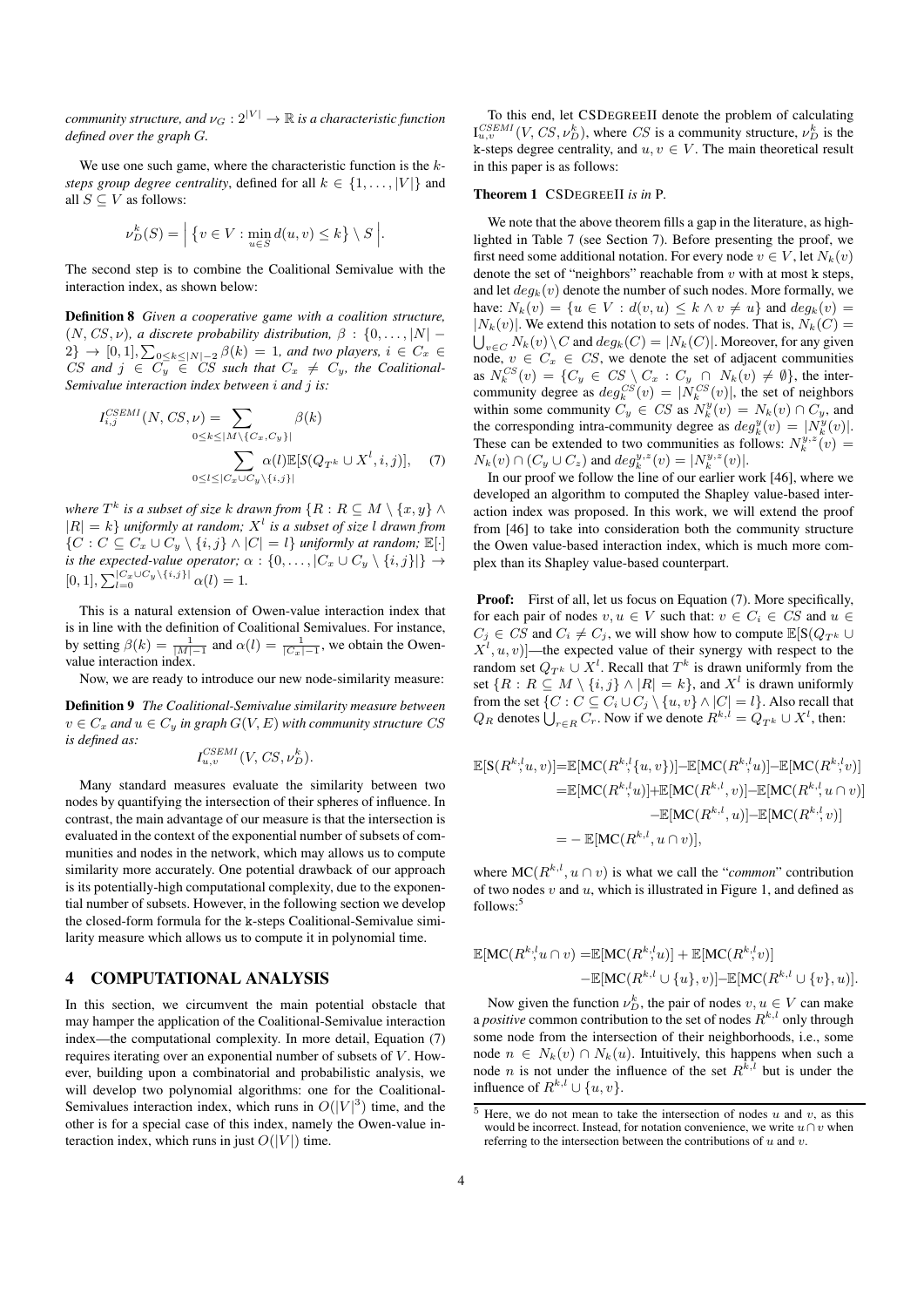

**Figure 1.** An illustration of MC( $R^{k,l}$ ,  $u \cap v$ ).

We formalize the above observation by introducing the Bernoulli random variable indicating whether nodes  $v, u$  make a positive common contribution to the set  $R^{k,l}$  through a node  $n \in N_k(v) \cap N_k(u)$ :

$$
\mathbb{E}[B_{k,l,v,u,n}^{+}] = P[(N_k(n) \cup \{n\}) \cap R^{k,l} = \emptyset].
$$
 (8)

On the other hand, the pair  $v, u \in V$  can make a *negative* common contribution to the set of nodes  $R^{k,l}$  through v or u. This happens when either of those two nodes is under the influence of  $R^{k,l}$  but not under the influence of  $R^{k,l} \cup \{v, u\}$ .<sup>6</sup> Note that when analyzing the common contribution, we only consider nodes in  $N_k(v) \cap N_k(u)$ . As such, from the negative-contribution perspective, we only consider cases where  $v \in N_k(u)$  or  $u \in N_k(v)$ .

We formalize the above observation by introducing two Bernoulli random variables indicating whether nodes  $v, u$  make a negative common contribution to  $R^{k,l}$  through the node v or u is defined as:

$$
\mathbb{E}[B_{k,l,v}^-] = P[(N_k(v)) \cap R^{k,l} \neq \emptyset],\tag{9}
$$

$$
\mathbb{E}[B_{k,l,u}^-] = P[(N_k(u)) \cap R^{k,l} \neq \emptyset].\tag{10}
$$

Now, we will develop an exact formula for the equations (8), (9) and (10). We start with a positive contribution. The important observation is that the set  $R^{k,l}$  is drawn from the sample space  $\Omega$ , where  $|\Omega| =$  $\binom{|M|-2}{k} \binom{|C_i|+|C_j|-2}{l}$ . Having this in mind, we denote  $P[(N_k(n) \cup$  $\{n\}) \cap R^{k,l} = \emptyset$  by  $P^+$  and we get:

$$
P^{+} = \begin{cases} \frac{\left(\frac{|M| - 1 - deg_K^{CS}(n)\right)\left(|C_i| + |C_j| - deg_K^{i,j}(n)\right)}{k}}{\binom{|M| - 2}{k} \binom{|C_i| + |C_j| - 2}{l}} & \text{if } n \notin C_i \cup C_j\\ \frac{\left(\frac{|M| - 1 - deg_K^{CS}(u)\right)\left(\frac{|C_i| + |C_j| - 1 - deg_K^{i,j}(n)\right)}{k}}{\binom{|M| - 2}{k} \binom{|C_i| + |C_j| - 2}{l}} & \text{if } n \in C_i \cup C_j \end{cases}
$$
\n(11)

Now if  $n \notin C_i \cup C_j$ , the above formula has the following combinatorial interpretation. The random set  $R^{k,l}$  can contain any community from CS except for  $C_i$  and  $C_j$ ; there are  $|M| - 2$  such communities, where  $M = \{1, \ldots, m\}$  is the set of community numbers. In order to satisfy the condition  $N_k(v) \cap T^k \neq \emptyset$ , from all communities in  $CS \setminus \{C_i, C_j\}$  we can draw all those that are not in the scope of n. There are  $|M| - 2 - deg_k^{CS}(n)$  such communities. However, two additional facts also play an important role: the fact that the community containing *n* should not be in  $R^{k,l}$ , and the fact that  $R^{k,l}$  can contain any community from  $CS$  except for  $C_i$  and  $C_j$ . Taking this into account, the final number of communities is:  $|M| - 1 - deg_k^{CS}(n)$ . Thus, the probability of choosing a set  $R^{k,l}$  satisfying our condition  $N_k(v) \cap T^k \neq \emptyset$  is exactly:  $\binom{|M| - 1 - deg_k^{CS}(n))}{k} / \binom{|M| - 2}{k}$ .

Next, we show how to satisfy the condition that  $N_k(v) \cap X^l \neq \emptyset$ .

To this end, from the set  $(C_i \cup C_j) \setminus \{v, u\}$  we need to exclude those nodes that are in the scope of *n*. There are  $|C_i \cap C_j| - 2 - deg_k^{i,j}(n)$ such nodes. However, taking into account that  $v, u \in N_k^{i,j}(n)$ , the probability of choosing a set  $R^{k,l}$  satisfying the condition  $N_k(v)$  $X^{l} \neq \emptyset$  is exactly:  $\binom{|C_i|+|C_j|-\deg_k^{i,j}(n)}{l}/\binom{|C_i|+|C_j|-2}{l}$ .

In order to compute the negative contribution, we consider the complementary event:  $P^- = 1 - P[(N_k(v)) \cap R^{k,l} = \emptyset]$ . Using the same combinatorial argument as the one used to compute  $P^+$ , we get:

$$
P^{-} = 1 - \frac{\binom{|M| - 1 - \deg_k^{CS}(v)}{k} \binom{|C_i| + |C_j| - 1 - \deg_k^{i,j}(v)}{l}}{\binom{|M| - 2}{k} \binom{|C_i| + |C_j| - 2}{l}}, \qquad (12)
$$

The formula combining equations (8) and (9) and its analytic form given in equations (11) and (12) is:

$$
\mathbb{E}[S(R^{k,l}_{},u,v)] = \mathbb{E}[B_{k,l,v}^{-1}] + \mathbb{E}[B_{k,l,u}^{-1}] - \sum_{n \in N_k(v) \cap N_k(u)} \mathbb{E}[B_{k,l,v,u,n}^{+}]
$$
\n
$$
= - \sum_{n \in (N_k(v) \cap N_k(u)) \setminus (C_i \cup C_j)} \left(\frac{|M| - 1 - \deg_k^{CS}(n)) (|C_i| + |C_j| - \deg_k^{i,j}(n))}{|M| - 2 \choose k} \right)
$$
\n
$$
- \sum_{n \in (N_k(v) \cap N_k(u)) \cap (C_i \cup C_j)} \left(\frac{|M| - 1 - \deg_k^{CS}(n)) (|C_i| + |C_j| - 1 - \deg_k^{i,j}(n))}{|M| - 2 \choose k} \right)
$$
\n
$$
+ \sum_{n \in (\{v\} \cap N_k(u)) \cup (\{u\} \cap N_k(v))} \left(1 - \frac{|M| - 1 - \deg_k^{CS}(n)) (|C_i| + |C_j| - 1 - \deg_k^{i,j}(n))}{|M| - 2 \choose k} \right)
$$
\n
$$
+ \sum_{n \in (\{v\} \cap N_k(u)) \cup (\{u\} \cap N_k(v))} \left(1 - \frac{|M| - 1 - \deg_k^{CS}(n)) (|C_i| + |C_j| - 1 - \deg_k^{i,j}(n))}{|M| - 2 \choose k} \right)
$$
\n(13)

Notice that the sets  $N_k^{CS}(u)$ ,  $N_k^{i,j}(u)$  and  $N_k(u)$  are easily computable in polynomial time. Based on this, the closed-form formula (13) together with Equation (7) prove that CSDEGREEII is solvable in polynomial time, i.e., it belongs to the class P.

Finally, note that in our proof we omitted the case when  $u$  and  $v$ belong to the same community. Although, in this case, the reasoning slightly differs from the above, it results in almost the same formula. Nevertheless, such a case is not interesting from the perspective of inter-links recommendation.

Now, let us denote by OVDEGREEII the problem of calculating  $I_{u,v}^{OV}(V, CS, \nu_D^k)$ , where CS is a community structure,  $\nu_D^k$  is the k-steps degree centrality, and  $u, v \in V$ . Then, the following corollary immediately follows from Theorem 1:

### Corollary 1 OVDEGREEII *is in* P*.*

Building upon the above theoretical results, we will propose in the next section two algorithms; one solves CSDEGREEII in  $O(|V|^3)$ time; the other solves OVDEGREEII in just  $O(|V|)$  time, after some preprocessing stage that requires  $O(|V|^2)$  time.

#### 5 ALGORITHMS

In this section, we use Equation (13) to develop a polynomial time algorithm for computing the k-steps Coalitional-Semivalue interaction index. In particular, Algorithm 1 computes the k-steps Coalitional-Semivalue interaction index for a given pair of nodes  $u, v \in V$ in the graph G. This algorithm is basically an implementation of Equation (7), whereby the expected value operator  $\mathbb{E}[S(R^{k,l}, u, v)]$ is computed using Equation (13).

<sup>&</sup>lt;sup>6</sup> In some work the definition of  $\nu_D^k(C)$  also counts the nodes from C [35]. However, in this paper we follow the convention that the influence of C affects only nodes from outside C.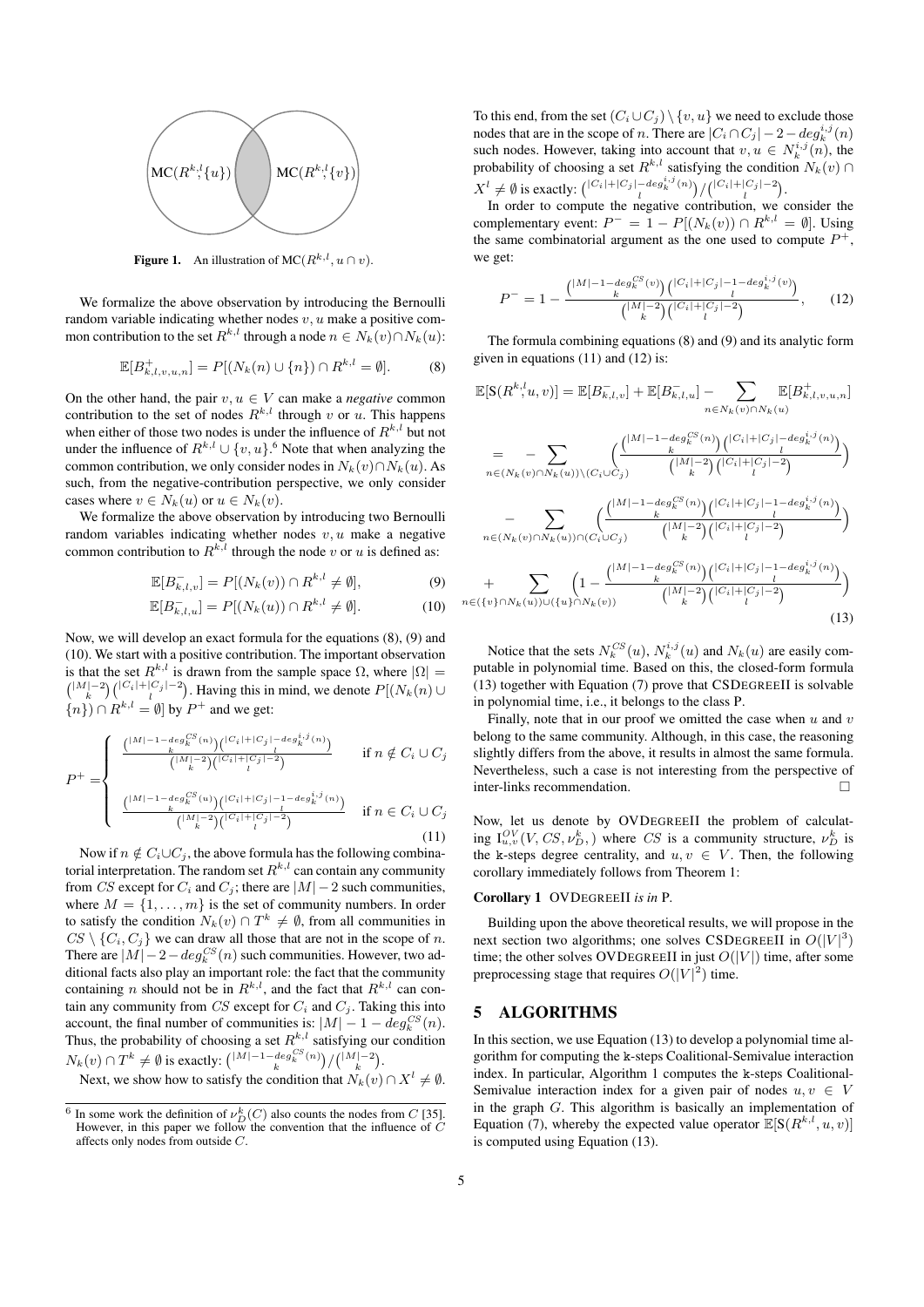Algorithm 1: Computing the k-steps Coalitional-Semivalue interaction index **Input:** Graph  $G(V, E)$ , functions  $\beta$  and  $\alpha$ , community structure CS, nodes  $v, u \in V$  where  $v \in C_i \in CS$ ,  $u \in C_j \in CS$ **Data:** for  $u \in V$ :  $N_k(u)$ —the set of k-neighbors  $N_k^{CS}(u)$ —the set of adjacent communities  $N_k^{i,j}(u)$ —the set of adjacent nodes within  $C_i \cup C_j$ **Output:**  $I_{u,v}^{CSEMI}$  k-steps coalitional-Semivalue interaction index  $1 \, I_{u,v}^{CSEMI} \leftarrow 0;$ 2 for  $k \leftarrow 0$  to  $|M| - 2$  do 3 for  $l \leftarrow 0$  to  $|C_i \cup C_j| - 2$  do  $4 \mid S \leftarrow 0$ :  $\begin{array}{ll} \texttt{5} & \quad | \quad \quad \textbf{foreach} \; n \in \big( N_k(v) \cap N_k(u) \big) \setminus \big( C_i \cup C_j \big) \; \textbf{do} \end{array}$ 6  $S \leftarrow S - \frac{\binom{|M|-1-deg_k^{CS}(n)}{\binom{|C_i|+|C_j|-deg_k^{i,j}(n)}}}{\binom{|M|-2\lambda\sqrt{|C_i|+|C_j|-2\lambda}}{l}}$  $\binom{|M|-2}{k}\binom{|C_i|+|C_j|-2}{l}$  $\tau$  | | foreach  $n \in (N_k(v) \cap N_k(u)) \cap (C_i \cup C_j)$  do 8  $S \leftarrow S - \frac{\binom{|M|-1-\deg^{CS}_k(n)}{k} \binom{|C_i|+|C_j|-1-\deg^{i,j}_k(n)}{k}}{k}$  $\binom{|M|-2}{k}\binom{|C_i|+|C_j|-2}{l}$ 9 if  $v \in N_k(u)$  then  $10 \mid \cdot \cdot \cdot \cdot$  S  $\leftarrow$  $S+1-\frac{\binom{|M|-1-deg_k^{CS}(v))}k\binom{|C_i|+|C_j|-1-deg_k^{i,j}(v))}{k}}{ \frac{\binom{|M|-2\sqrt{|C_i|}+|C_j|-1}{k}}{k}}$  $\binom{|M|-2}{k}\binom{|C_i|+|C_j|-2}{l}$  $S \leftarrow$  $S + 1 - \frac{\binom{|M|-1-deg^{CS}_k(u)}{k}\binom{|C_i|+|C_j|-1-deg^{i,j}_k(u)}{k}}{\binom{|M|-2\sqrt{|C_i|+|C_j|-2}}{k}}$  $\binom{|M|-2}{k}\binom{|C_i|+|C_j|-2}{l}$ 11  $\left| \begin{array}{c} \text{I}_{u,v}^{CSEMI} \leftarrow \text{I}_{u,v}^{CSEMI} + \beta(k)\alpha(l)S \end{array} \right|$ 

It is easy to see that Algorithm 1 runs in  $O(|V|^3)$  time. Note that the algorithm requires a preprocessing stage in which the sets  $N_k^{CS}(u)$ ,  $N_k^{i,j}(u)$  and  $N_k(u)$  are computed. Let us analyze the time required to perform this preprocessing stage. For each node  $n \in V$ , the sets  $N_k^{CS}(u)$  and  $N_k(u)$  can be computed using breadth-first search in  $O(|V|(|V| + |E|))$  time. Furthermore, we can store all coalition values, i.e., store  $\nu(C), \forall C \subseteq N$ , using  $O(|V|^2)$  space. Next, for the pair of communities  $C_i$  and  $C_j$  we can compute the set  $N_k^{i,j}(n)$  in  $O(|V|^2)$  time. As can be seen, compared to the time required to run Algorithm 1, the preprocessing stage takes negligible time.

Although  $O(V^3)$ —the time required to run Algorithm 1—is very fast compared to a naive (exponential-time) algorithm, it is still not fast enough to be applied for link prediction in large networks. With this in mind, we now present an even faster algorithm to compute k-steps Owen-value interaction index; see Algorithm 2. Specifically, this algorithm runs in  $O(|V|)$  time, and requires the aforementioned preprocessing stage to compute the sets  $N_k^{CS}(u)$ ,  $N_k^{i,j}(u)$  and  $N_k(u)$ . This improvement allows us to compute the similarity between each pair of nodes (not just a single pair) in  $O(|V|^3)$  time. Thus, the entire procedure of link prediction also requires  $O(|V|^3)$ time.

## 6 Emiprical Evaluation

In this section, we empirically demonstrate the effectiveness of our node-similarity measure in detecting links across communities. Specifically, in our experiments we use the Owen value-based variant

Algorithm 2: Computing the k-steps Owen-value interaction index

|                          | <b>Input:</b> Graph $G(V, E)$ , community structure $CS$ , nodes                                                                                                                                                                   |  |  |  |  |  |
|--------------------------|------------------------------------------------------------------------------------------------------------------------------------------------------------------------------------------------------------------------------------|--|--|--|--|--|
|                          | $v, u \in V$ where $v \in C_i \in CS$ , $u \in C_j \in CS$                                                                                                                                                                         |  |  |  |  |  |
|                          | <b>Data:</b> for $u \in V$ :                                                                                                                                                                                                       |  |  |  |  |  |
|                          | $N_k(u)$ —the set of k-neighbors                                                                                                                                                                                                   |  |  |  |  |  |
|                          | $N_k^{CS}(u)$ —the set of adjacent communities                                                                                                                                                                                     |  |  |  |  |  |
|                          | $N_k^{i,j}(u)$ —the set of adjacent nodes within $C_i \cup C_j$                                                                                                                                                                    |  |  |  |  |  |
|                          | <b>Output:</b> $I_{u,v}^{OV}$ k-steps coalitional-Semivalue interaction index                                                                                                                                                      |  |  |  |  |  |
|                          | $1 \mathbb{I}_{u}^{OV} \leftarrow 0;$                                                                                                                                                                                              |  |  |  |  |  |
|                          | 2 foreach $n \in (N_k(v) \cap N_k(u)) \setminus (C_i \cup C_j)$ do                                                                                                                                                                 |  |  |  |  |  |
|                          | 3 $I_{u,v}^{OV} \leftarrow I_{u,v}^{OV} - \frac{1}{(deg_c^{CS}(n))(deg_v^{i,j}(n))}$                                                                                                                                               |  |  |  |  |  |
|                          | 4 foreach $n \in (N_k(v) \cap N_k(u)) \cap (C_i \cup C_j)$ do                                                                                                                                                                      |  |  |  |  |  |
|                          | 5 $I_{u,v}^{OV} \leftarrow I_{u,v}^{OV} - \frac{1}{(deg_c^{CS}(n))(deg_v^{i,j}(n)-1)}$                                                                                                                                             |  |  |  |  |  |
| 6 if $v \in N_k(u)$ then |                                                                                                                                                                                                                                    |  |  |  |  |  |
|                          |                                                                                                                                                                                                                                    |  |  |  |  |  |
|                          | 7 $\begin{array}{c c} \n7 & I_{u,v}^{OV} \leftarrow I_{u,v}^{OV} + 1 - \frac{1}{(deg_k^{CS}(v))(deg_k^{i,j}(v) - 1)} \n8 & I_{u,v}^{OV} \leftarrow I_{u,v}^{OV} + 1 - \frac{1}{(deg_k^{CS}(u))(deg_k^{i,j}(u) - 1)} \n\end{array}$ |  |  |  |  |  |

of our measure, as it can be computed efficiently using Algorithm 2. We compare our measure against six local similarities measures outlined in Table 3; these are arguably the most efficient solutions to the local link-prediction problem in the literature [32, 46].

| <b>Similarity Name</b>                  | Measure                                                                 |
|-----------------------------------------|-------------------------------------------------------------------------|
| Common Neighbors<br>(CN)                | $S_{u,v}^{CN} = N_k(u) \cap N_k(v)$                                     |
| Salton Index (SI)                       | $S_{u,v}^{SI} = \frac{N_k(u) \cap N_k(v)}{\sqrt{N_k(u) \times N_k(v)}}$ |
| Jaccard Index (JI)                      | $S_{u,v}^{JI} = \frac{N_k(u) \cap N_k(v)}{N_k(u) \cup N_k(v)}$          |
| Adamic-Adar Index<br>(AA)               | $S_{u,v}^{AA} = \sum_{n \in N_k(u) \cap N_k(v)} \frac{1}{\log N_k(n)}$  |
| Resource Allocation<br>(RA)             | $S_{u,v}^{RA} = \sum_{n \in N_k(u) \cap N_k(v)} \frac{1}{N_k(n)}$       |
| Shapley-value<br>interaction index (SV) | $S_{u,v}^{SV} = I_{i,j}^{SV}(V, \nu_{D}^{k})$                           |

Table 3. The six local node-similarity measures used in our experiments.

We evaluate the effectiveness of each node-similarity measure using a standard procedure from the literature on link-prediction. In particular, we compute the similarity of each pair of disconnected nodes,  $v, u \in V : (v, u) \notin V$ , belonging to two different communities,  $C_i, C_j \in CS$  where  $v \in C_i, u \in C_j$ . After that, links are proposed between the most similar such pairs of nodes. Since in this paper we focus on finding the most accurate predictions based only on local information, we set  $k = 1$  in all our experiments. Each such experiment is conducted as follows: given a graph  $G = (V, E)$  with a community structure CS, we create a new graph  $G' = (V, E')$ , which is similar to G and with the same CS but where  $10\%$  or  $20\%$ of inter-edges are removed at random.<sup>7</sup> Then, we compute the similarity of each disconnected pair of nodes from different communities

 $7$  We also conducted experiments in which  $30\%$  and  $40\%$  of inter-edges were removed. The effectiveness of all measures was reduced proportionally.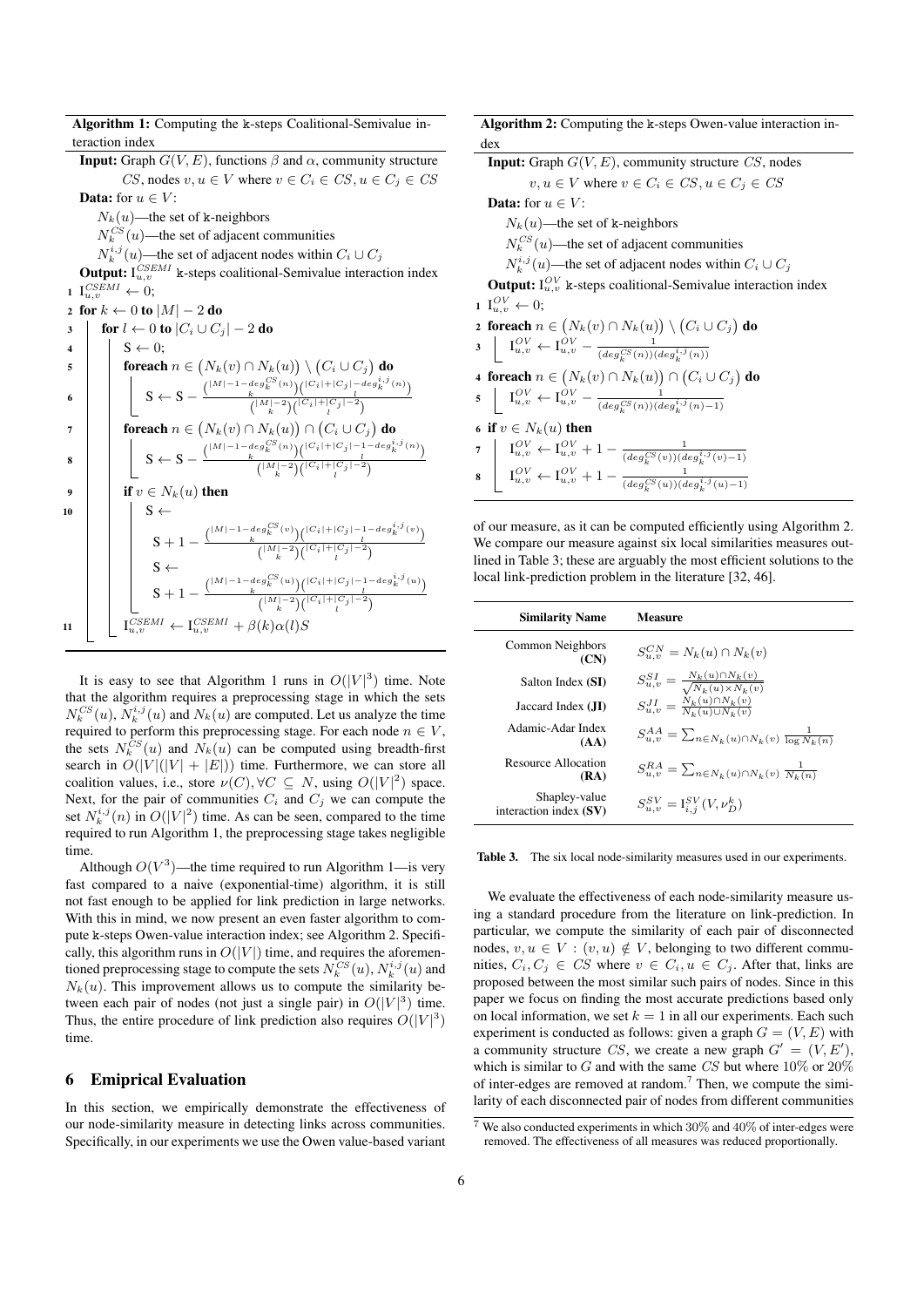in G'. In order to evaluate the results, we use the *Area Under the Curve* (AUC) measure [32]. The whole process is repeated 100 times and the average AUC is taken.

In more detail, the AUC is computed using the Mann-Whitney U test [22]. To this end, let  $R$  be the set of all disconnected pairs of nodes from different communities in  $G'$ . This set can be divided into two disjoint sets: the set of "*missing*" links, denoted by M (i.e.,  $M = E \setminus E'$ , and the set of "*non-existing*" links, denoted by N (i.e.,  $N = (V \times V) \setminus E$ ). Let  $\mathbf{n} = |M||N|$  be the number of all comparisons between the missing links and the non-existing links. Furthermore, let  $n'$  be the number of such comparisons in which the missing link is ranked higher than the non-existing link. Finally, let n" be the number of such comparisons in which both links are ranked the same. Then, the AUC is computed as follows:

$$
AUC = \frac{\mathbf{n}' + \frac{\mathbf{n}''}{2}}{\mathbf{n}}.
$$

With this forumla, if AUC equals 1 then all missing links are ranked higher than the non-existing links; this is the best possible ranking, where  $\mathbf{n}' = \mathbf{n}$  and  $\mathbf{n}'' = 0$ . On the other extreme, if AUC equals 0 then none of the missing links is ranked higher than, or even the same as, any of the non-existing links; this is the worst possible ranking, where  $\mathbf{n}' = 0$  and  $\mathbf{n}'' = 0$ . A completely random ranking falls between the two extremes, with an expected AUC of 0.5.

We study 8 widely-used real-life networks: Tribes [12], Taro [21], Zachary [55], Terrorists [24], Surfers [30], Polbooks [1], Football [15] and Jazz [16]. Table 4 specifies the sizes of these eight networks, as well as the sizes of the community structures therein.<sup>8</sup>. For each of them, we report the results for the community structure identified by the multilevel community-detection algorithm [52]. We also experimented with other community-detection algorithms, such as *Walktrap* [41], *Fastgreedy* [9], and *Girvan-Newman* [15]; they produced almost the same community structures as the multilevel algorithm. As such, the choice of the community-detection algorithm had a negligible impact on our results.

| Network $ V $ $ E $ $ CS $ |       |   | Network $ V $ $ E $ $ CS $ |  |
|----------------------------|-------|---|----------------------------|--|
| Tribes                     | 16 58 | 3 | Surfers $43$ 336           |  |
| Taro                       | 22 39 | 5 | Polbooks 105 441<br>4      |  |
| Zachary                    | 34 78 |   | Football 115 613<br>10     |  |
| Terrorists 64 243          |       |   | Jazz 198 2742<br>- 4       |  |

Table 4. The sizes of the networks and their community structures used in the experiments.

Tables 5 and 6 present the results for our Owen value-based measure, as well the other local link-prediction measures from Table 3. As can be seen, in the experiments where 10% of inter-links were removed (i.e., Table 5), our measure outperforms all the other measures. As for the experiments where 20% of inter-links were removed (i.e., Table 6), our measure also outperforms the other alternatives for all networks except for the *Football* network.

The results in Tables 5 and 6 demonstrate how detecting interlinks locally can be a rather challenging task. For instance, given the *Football* network, all local node-similarity measures are biased; they produce results that are worse than even a completely random classifier whose AUC is expected to be 0.5. Likewise, given the *Taro* network, all measures are either worse, or slightly better than, the

| Network                                              | OV SV RA                                  |  | CN AA II | SІ |
|------------------------------------------------------|-------------------------------------------|--|----------|----|
| <b>Tribes</b>                                        | 0.754 0.438 0.579 0.502 0.581 0.633 0.658 |  |          |    |
| Taro                                                 | 0.573 0.483 0.394 0.516 0.550 0.571 0.483 |  |          |    |
| Zachary                                              | 0.703 0.628 0.684 0.533 0.657 0.573 0.617 |  |          |    |
| Terrorists 0.834 0.774 0.778 0.744 0.795 0.782 0.748 |                                           |  |          |    |
| Surfers 0.881 0.731 0.770 0.746 0.765 0.797 0.791    |                                           |  |          |    |
| Polbooks 0.806 0.783 0.789 0.743 0.785 0.755 0.772   |                                           |  |          |    |
| Football                                             | 0.403 0.346 0.365 0.314 0.336 0.373 0.388 |  |          |    |
| Jazz.                                                | 0.962 0.918 0.928 0.927 0.902 0.919 0.918 |  |          |    |

Table 5. The area under curve (AUC) for our measure (OV) as well as the six measures from Table 3, given 8 real-life networks in which 10% of inter-links were removed.

| Network                                              | OV SV RA CN AA JI                         |  |  | SI. |
|------------------------------------------------------|-------------------------------------------|--|--|-----|
| <b>Tribes</b>                                        | 0.729 0.421 0.584 0.493 0.569 0.622 0.641 |  |  |     |
| Taro                                                 | 0.525 0.431 0.439 0.358 0.441 0.505 0.510 |  |  |     |
| Zacharv                                              | 0.644 0.584 0.622 0.519 0.616 0.511 0.548 |  |  |     |
| Terrorists 0.819 0.771 0.782 0.746 0.785 0.759 0.715 |                                           |  |  |     |
| Surfers                                              | 0.867 0.735 0.766 0.730 0.762 0.766 0.778 |  |  |     |
| Polbooks 0.780 0.739 0.748 0.746 0.747 0.752 0.748   |                                           |  |  |     |
| Football                                             | 0.351 0.313 0.334 0.300 0.331 0.353 0.365 |  |  |     |
| Jazz.                                                | 0.966 0.919 0.928 0.905 0.918 0.921 0.924 |  |  |     |

Table 6. The area under curve (AUC) for our measure (OV) as well as the six measures from Table 3, given 8 real-life networks in which 20% of inter-links were removed.

random one. Nevertheless, for the remaining networks, all measures outperform the random one with very few exceptions.

Finally, we show in Figure 2 how the runtime of our Algorithm 2 grows with the size of the network. Specifically, the dotted line represents the time needed for the preprocessing stage, whereas the solid line represents the time needed for computing the 1-step Owen Value-based interaction index between each pair of nodes in the network. As can be seen, even for 5000 nodes, our algorithm takes less than one minute.



Figure 2. The performance of 1-step Owen value interaction index.

We conclude this section with some negative results. Specifically, when using our measure for *quasi-local* (rather than local) link prediction (i.e., when  $k > 1$ ) the performance of our algorithm drops considerably in terms of AUC for all the networks in our experiments. We believe this comes from the expression  $deg_k^{CS}(n)$ . In particular, even for a small k, every node in the network can reach many different communities, which can negatively influence the performance. This is because in such a case the differences between the nodes diminish, and nodes become indistinguishable by our measure.

The datasets for the eight networks were downloaded from the link: http://www-personal.umich.edu/˜mejn/netdata/ as well as the link: http://konect.uni-koblenz.de/networks/.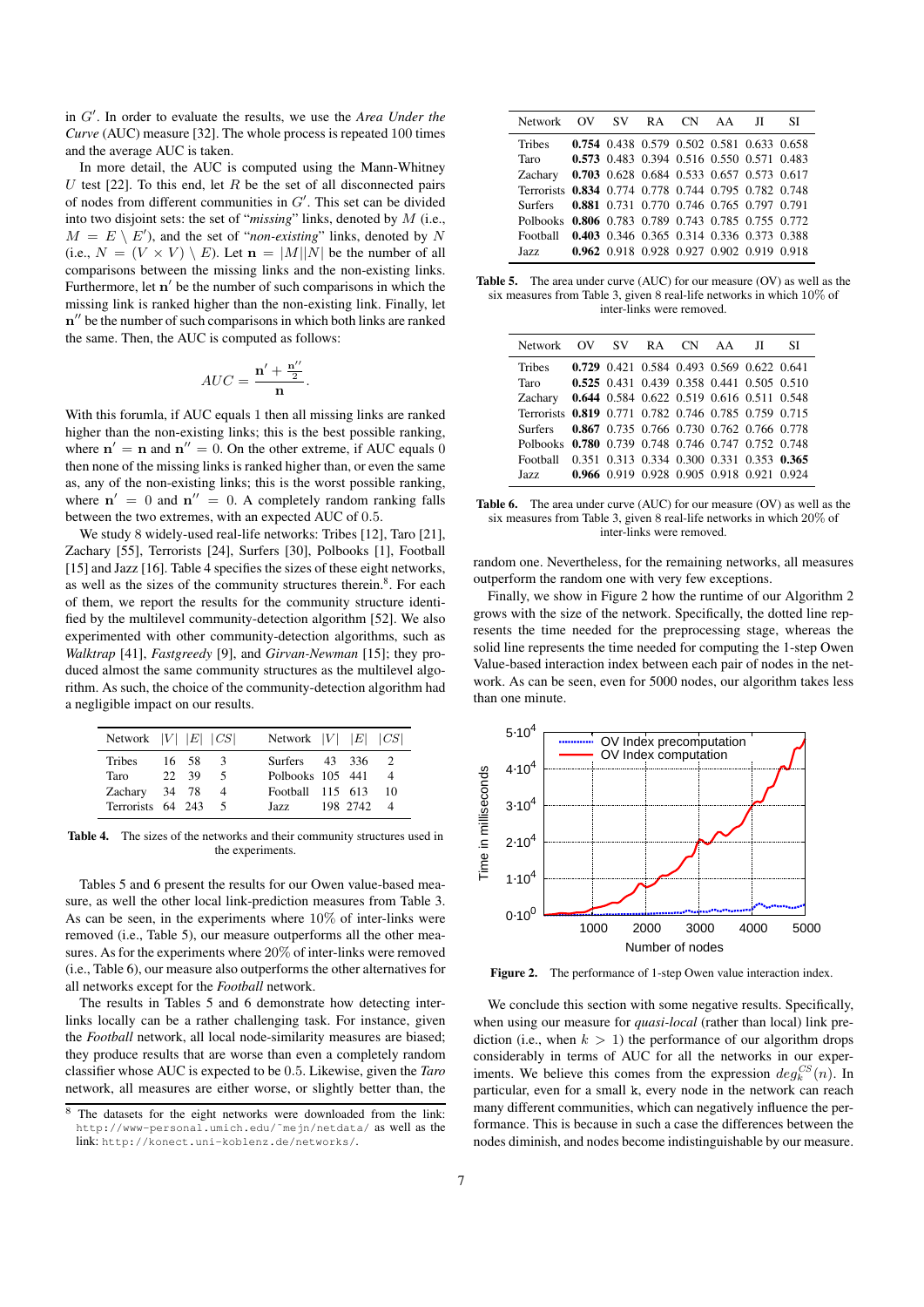## 7 RELATED WORK

Our contribution falls at the intersection of (i) positive computational results in cooperative game theory and (ii) efficient link prediction in graph theory. In this section, we briefly discuss both areas of research.

Starting with cooperative game theory, most solution concepts are NP-hard [7]. However, for cooperative games described over networks there is a growing body of literature with various positive results. In particular, when either *group degree* centrality, *group closeness* centrailty, or *group betweenness* centrality [13] is used as a characteristic function, it was shown that the Shapley value can be computed in time polynomial in the network size [35, 47]. Moreover, it was proven that the problem of computing any Semivalues parametrized by any polynomial time computable discrete probability distribution—belongs to the class P for degree and closeness centralities [45], as well as betweenness centrality [47].

Regarding games with a coalition structure, there are positive results about *degree* and *closeness* centralities. In more detail, for both of them we can compute the Owen value and the Coalitional Semivalue in polynomial time [48, 49]. However, it is still an open question whether the same holds of r *betweenness*.

Other positive results can be found on the computation of the interaction index on graphs. More specifically, it was shown that we can compute efficiently the Shapley-value and Semivalue interaction indices with degree centrality [46].

The results that are most closely related to our work are presented in Table 7. The abbreviations SVDEGREE, SDEGREE, OVDE-GREE and CSDEGREE stand for computing the Shapley value-, the Semivalue-, the Owen value- and the Coalitional value-based degree centrality, respectively. Furthermore, SVDEGREEII, SDEGREEII, OVDEGREEII and CSDEGREEII are analogous problems related to computing the interaction indices.

| <b>Computational result</b> | <b>Algorithm complexity</b> |
|-----------------------------|-----------------------------|
| <b>SVDEGREE</b> is in P     | $O( V  +  E )$ [35]         |
| <b>SDEGREE</b> is in P      | $O( V ^2)$ [45]             |
| <b>OVDEGREE</b> is in P     | $O( V + E )$ [48]           |
| <b>CSDEGREE</b> is in P     | $O( V ^3) [48]$             |
| <b>SVDEGREEII</b> is in P   | $O( V )^*$ [46]             |
| <b>SDEGREEII</b> is in P    | $O( V ^2)$ [46]             |
| <b>OVDEGREEII</b> is in P   | $O( V )^*$ [this paper]     |
| <b>CSDEGREEII</b> is in P   | $O( V ^3)$ [this paper]     |

(∗) some precomputation is required.

#### Table 7. Computational complexity results for degree centrality and coalitional games played on graphs.

The second body of literature that is strongly related to our work is that on link prediction. Here, we focus on methods based on nodesimilarity measures [32]. Generally, one can distinguish distinguish between three groups of link prediction algorithm: *local*, *quasi-local* and *global*. In more detail, *global algorithms* consider the entire network, which is prohibitive in for large networks. To date, the most efficient algorithm in this group is *Random Walk with Restart* [50], which is based on PageRank [4]. In contrast, *quasi-local algorithms* try to strike a balance between prediction runtime and efficiency. The most effective algorithms here are *Local Random Walk* and *Superposed Random Walk* [31]. Finally, *local algorithms* predict a link between any pair of nodes based solely on the direct neighborhood of those nodes (see Table 3). In practice, these are the only algorithms that can be applied to large networks, e.g., with millions of nodes.

To the best of our knowledge, the two best approaches in this group are: (i) the *Resource Allocation* approach [56], which is inspired by the resource allocation dynamics on complex networks; and (ii) the *Shapley-value interaction index* [46] approach, which is rooted in cooperative game theory.

Some authors have already tried to increase the accuracy of link prediction by taking advantage of the community structure of a network [44, 51]. While they managed to enhance the prediction performance by adding an extra score to nodes from the same community, such an approach method seems to have little value in our application as we are only interested in predicting connections between different communities.

In addition to the methods that are based on node similarity, link prediction can also be carried out based on maximizing likelihood [8, 20], or based on probabilistic models [26, 25]. These methods are computationally complex and are out of scope of this paper.

## 8 SUMMARY AND FUTURE WORK

In this paper, we proposed a new local node-similarity measure for networks with a community structure. We empirically demonstrated its effectiveness as a solution to the problem of detecting links *between* (rather that *within*) communities. Our measure outperforms other local node-similarity measure from the literature, since it is the first one designed specifically to detect links between heterogeneous nodes, rather than homogeneous ones as is the case with the other measures. Importantly, the Owen value-based variant of our measure can be computed very efficiently; it requires  $O(|V|)$  time, after a preprocessing stage that requires  $O(|V||E|)$  time. Interestingly, despite the inherent complexity of our measure (which comes from the complexity of the Owen value), link prediction using our algorithm *takes the same time* as the fastest alternative from the literature.

There are several directions for future work. Firstly, while we showed in this paper that the problem OVDEGREEII is in P, it would be interesting to verify whether the problems OVCLOSENESSII and OVBETWEENNESSII are also in P. It would also be interesting to study the similarity measures that correspond to the aforementioned problems, and to evaluate their effectiveness as node-similarity measures for inter-link prediction.

Secondly, since our measure is only restricted to non-overlapping communities, another interesting direction would be to extend our measure to graphs with overlapping communities [27]. Recently, an approach to measure the power of individual nodes in such networks was proposed [49]. In more detail, the authors defined a cooperative game with overlapping coalitions on a graph, and used a game-theoretic concept called the *Configuration value* to compute the power of an individual node. It is an open question whether CVDEGREE and CVDEGREEII are in P, where CVDEGREE stands for Configuration value-based degree centrality, and CVDEGREEII for Configuration-value interaction index.

Finally, it would be worthwhile to introduce a graph-related axiomatization of our similarity measure, following a similar approach to that with which the interaction indices was axiomatized based on concepts from cooperative games.

## ACKNOWLEDGEMENTS

Piotr Szczepański was funded by the Polish National Science Centre based on the decision DEC-2013/09/N/ST6/04095. Tomasz Michalak and Michael Wooldridge were supported by the European Research Council under Advanced Grant 291528 ("RACE").